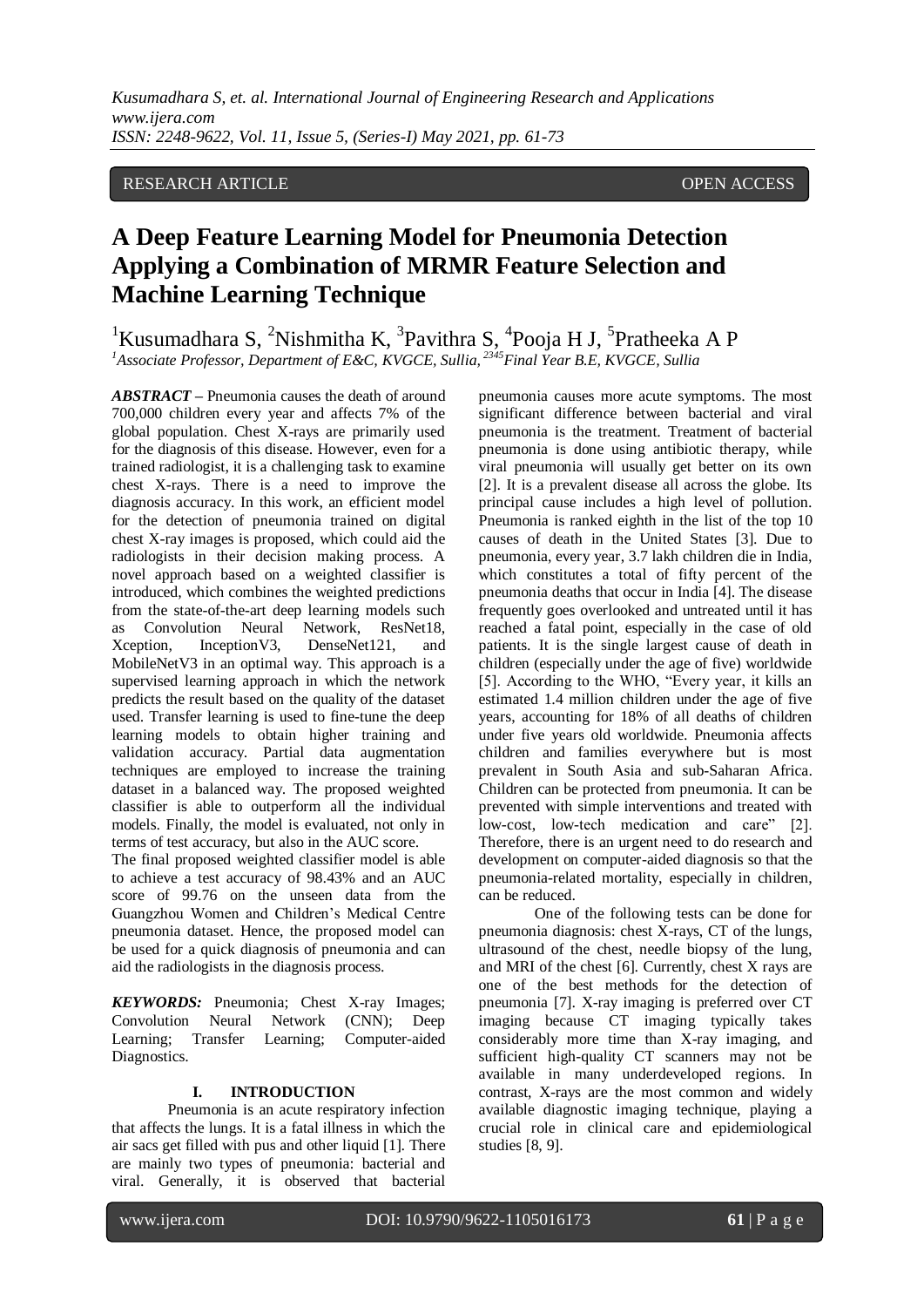There are several regions across the globe where there is a scarce availability of practiced healthcare workers and radiologists whose prediction on such diseases matter greatly [10–12]. Computer aided diagnosis using artificial intelligence based solutions is becoming increasingly popular these days [13, 14].

This facility can be made available to a large population at a minimal cost. Another issue with this disease is that sometimes, the features that describe the very existence of the disease often get mixed with other diseases, and hence, radiologists find it challenging to diagnose this disease. Deep learning techniques solve all these problems, and their accuracy in the prediction of the disease is the same and sometimes even greater than an average radiologist [15]. Among the deep learning techniques, convolutional neural networks (CNNs) have shown great promise in image classification and segmentation and therefore are widely adopted by the research community. Biomedical image diagnosis that uses the techniques of deep learning and computer vision has proven to be very helpful to provide a quick and accurate diagnosis of the disease that matches the accuracy of a reliable radiologist [16]. Currently, deep learning based methods cannot replace trained clinicians in medical diagnosis, and they aim to supplement clinical decision making. In this project, a model is presented based on the applications of deep learning and convolutional neural networks that are capable of classifying automatically that the patient has pneumonia or not. The proposed methodology uses a deep transfer learning algorithm that extracts the features from the X-ray image that describes the presence of disease automatically and reports whether it is a case of pneumonia.

# **II. LITERATURE SURVEY**

Deep learning based methods are already being used in various fields [17–21]. Different authors have already proposed several biomedical image detection techniques. M.I.Razaak [22] discussed the challenges and the future of medical image processing. Much work has already been done for the detection of numerous diseases by using deep learning based techniques, as stated by Dinggang Shen [23].

Andre [24] presented a deep learning model for dermatologist-level classification of skin cancer, and F. Milletari [25] also proposed a methodology for the depiction of prostrate in MRI volumes using CNN. Grewal [26] used the technique of deep learning for brain hemorrhage detection in CT scans, and Varun [27] proposed a method for detecting diabetic retinopathy in retinal fundus photographs. Y. Bar [28] also discussed chest pathology detection by

the techniques based on deep learning. Methods regarding the examination of the detection of disease by chest X-ray have also been worked on earlier by performing various examination techniques [29–31]. The chest X-ray images are passed through the evaluation process of scan line optimization such that it eliminates all the other body parts to avoid any error in diagnosis. The algorithm was described by S. Hermann [32]. Nasrullah et al. [33] used two deep three-dimensional (3D) customized mixed link network (CMixNet) architectures for lung nodule detection and classification.

Yao L et al. [34] combined DenseNet and long-short term memory networks (LSTM) to exploit the dependencies between abnormalities. Several authors also have worked on pneumonia classification. Khatri et al. [35] proposed the use of EMD (earth mover's distance) to identify infected pneumonia lungs from normal non-infected lungs. Rahib et al. [36] and Okeke et al. [37] used a CNN model for pneumonia classification. Some researchers have shown assuring results such as Cohen et al. [38] and Rajaraman et al. [39]. Rajaraman et al. [39] tried to explain the performance of customized CNNs to detect pneumonia and further differentiate between bacterial and viral types in pediatric CXRs

Sirazitdinov et al. [40] used a region based convolutional neural network for segmenting the pulmonary images along with image augmentation for pneumonia identification. Lakhani and Sundaram [41] used the AlexNet and GoogLeNet neural networks with data augmentation and without any pre-training to obtain an area under the curve (AUC) of 0.94–0.95. Rajpurkar et al. [42] used CheXNeXt, a very deep CNN with 121 layers, to detect 14 different pathologies, including pneumonia, in frontal-view chest X-rays. A localization approach based on pre-trained DenseNet-121, along with feature extraction, was used to identify 14 thoracic diseases in [43]. Saraiva et al. [44], Ayan et al. [45], and Rahman et al. [46] used deep learning based methods for pneumonia classification. Xiao et al. [47] proposed a novel multi-scale heterogeneous three dimensional (3D) convolutional neural network (MSH-CNN) based on chest computed tomography (CT) images.

Xu et al. [48] used a hierarchical convolutional neural network (CNN) structure and a novel loss function, sin-loss, for pneumonia detection. Jaiswal et al. [49] used Mask-RCNN, utilizing both global and local features for pulmonary image segmentation, with dropout and L2 regularization, for pneumonia identification. Jung et al. [50] used a 3D deep CNN (3D DCNN), which had shortcut connections. Vikash et al. [51] combined the outputs of different neural networks and reached the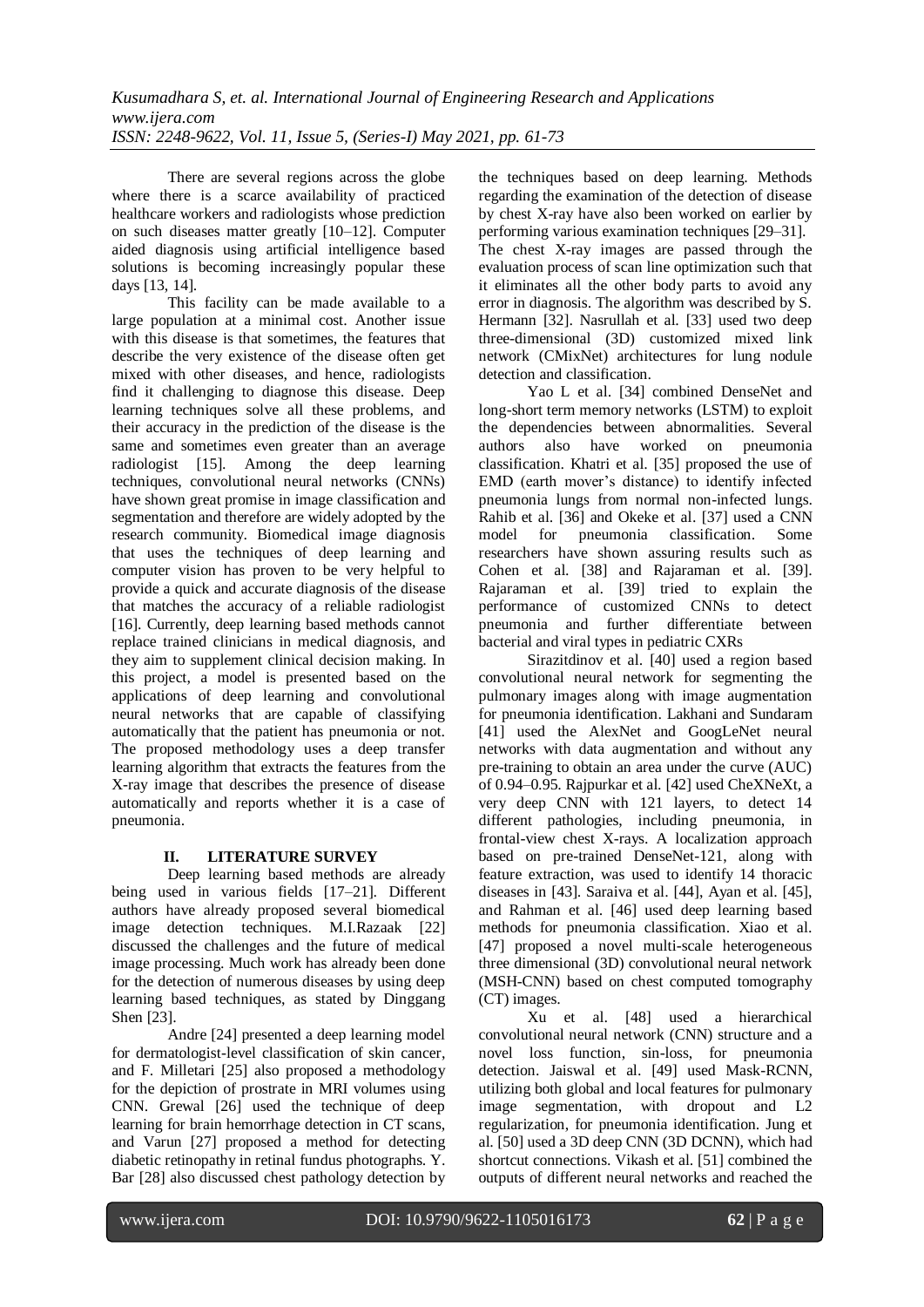final prediction using majority voting. None of the above-mentioned approaches except that of Vikash et al. [51] tried to combine predictions from different neural networks.

The main contribution is a weighted classifier that integrates five deep learning models. The weights for each model are based on each model's performance on the testing dataset. This paper is structured as follows: Section 3 deals with the methods used. A brief description of the methods used in this paper is given. The experimental dataset is introduced in Section 4. In Section 5, and the proposed methodology is discussed. In Section 6, the results obtained are discussed concerning different parameters. This section is followed by Section 7, containing the discussion, and Section 8, containing the conclusion of the project.

#### **III. PROBLEM DEFINATION**

In recent time, exploration of Machine learning (ML) algorithms in detecting thoracic diseases has gained attention in research area of medical image classification. Lakhani and Sundaram (2017) [12] proposed a method of detecting pulmonary tuberculosis following the architecture of two different DCNNs AlexNet and GoogleNet. Lung nodule classification mainly for diagnosing lung cancer proposed by Huang et al. [13] also adopted deep learning techniques. Performance of different variants of Convolutional Neural Networks (CNNs) for abnormality detection in chest X-Rays was proposed by Islam et al. [14] using the publicly available OpenI dataset [15]. For the better exploration of machine learning in chest screening, Wang et al. (2017) [16] released a larger dataset of frontal chest X-Rays.

Recently, Pranav Rajpurkar, Jeremy Irvin, et al. (2017) [17] explored this dataset for detecting pneumonia at a level better than radiologists, they referred their model as ChexNet which uses DenseNet-121 layer architecture for detecting all the 14 diseases from a lot of 112,200 images available in the dataset. After the CheXNet[17] model, Benjamin Antin et al.(2017) [18] worked on the same dataset and proposed a logistic regression model for detecting pneumonia. Pulkit Kumar, Monika Grewal (2017) [19] using the cascading convolutional networks contributed their research for multilabel classification of thoracic diseases. Zhe Li (2018) [20] recently proposed a convolutional network model for disease identification and localization.

#### **IV. PROPOSED SYSTEM**

This section deals with the detailed description of the applied methodology. The proposed pneumonia detection system using the

'Densely Connected Convolutional Neural Network' (DenseNet-169) is described in Figure 2. The architecture of the proposed model has been divided into three different stages - the preprocessing stage, the feature extraction stage and the classification stage.

#### *4.1: PRE – PROCESSING STAGE*

The primary goal of using Convolutional Neural Network in most of the image classification tasks is to reduce the computational complexity of the model which is likely to increase if the input are images. The original 3-channel images were resized from 1024×1024 into 224×224 pixels to reduce the heavy computation and for faster processing. All of the further techniques has been applied over these downsized images.

### *4.2: THE FEATURE EXTRACTION STAGE*

Although, the features were extracted with different variants of pre-trained CNN models the statistical results obtained proposed DenseNet-169 as the optimal model for the feature extraction stage. Therefore, this stage deals with the description of DenseNet-169 model architecture and its contribution in feature extraction.

The layers between these dense blocks are referred to as transition layers. Each transition layer in the network consists of a batch normalization layer and an  $1\times1$  convolutional layer follow edbya  $2\times2$ average pooling layer that uses a stride of 2. As mentioned above there are 4 dense blocks, each of which contains 2 convolution layers first is of size 1  $\times$  1 followed by 3 $\times$ 3. The size of all the four dense blocks in DenseNet169 architecture pretrained on ImageNet is 6, 12, 32 and 32. Next to this is the final layer that is the classification layer which performs the global average pooling of  $7\times7$  followed by a final fully-connected layer which uses 'softmax' as the activation.



 *FIG 1. REPRESENT A FLOW DIAGRAM OF OUR METHODOLOGY APPLIED*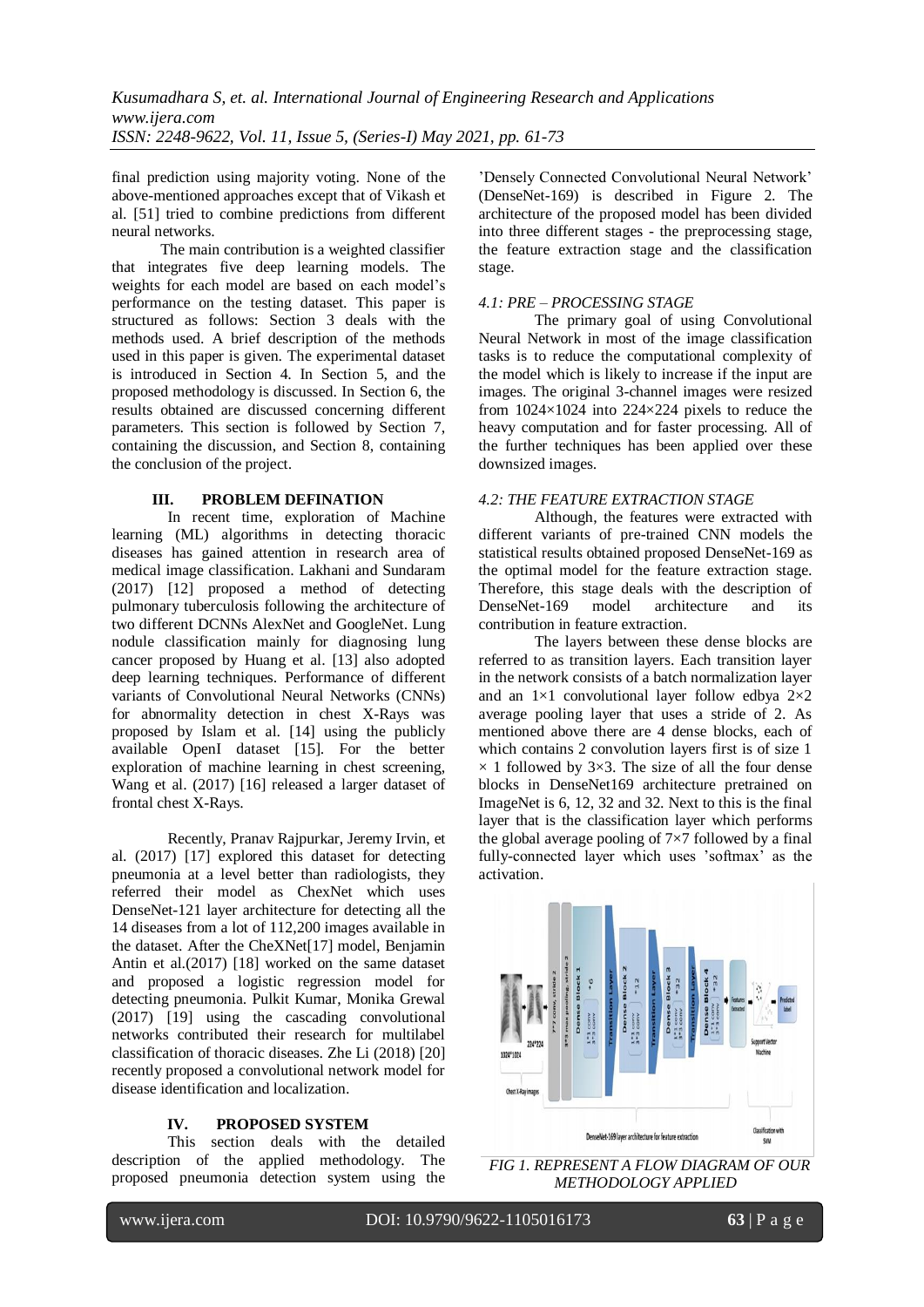Architecture of DenseNet 169, Deep Convolutional Networks (DCNNs) have become the most productive frameworks for image recognition because of the presence of peculiar types of the convolutional and pooling layers. But as the network gets deeper the input information or gradient passing through most of the layers gets vanished by the time the last layer of the network is reached. DenseNets overcome this problem of gradient vanishing by connecting all the layers with equal featutre-sizes directly with each other. The chief motive of using DenseNet architecture as a feature extractor is that deeper the network more generic features can be obtained. The pre-trained Densely Connected Convolutional Neural Network of 169 layers (DenseNet-169) has been used for the feature extraction process. This model was proposed by Huang et al. (2016) [9] and the variant used in our study is trained on the large scale publicly available ImageNet dataset. The DenseNet169 architecture comprises of one convolution and pooling layer at the beginning, 3 transition layers, and 4 dense blocks.

After these layers, the final layer i.e the classification layer is present. The first convolutional layer performs  $7\times7$  convolutions with stride 2 followed by a max pooling of  $3\times3$  used with stride 2. Then the network consists of a dense block followed by 3 sets each of which consist a transition layer followed by a dense block. The dense connectivity as proposed by Huang et.al [9] in DenseNets are received by bringing in direct connections from any layer to any other layer in the network. The lst layer in the network receives the feature-maps of all the preceding layers thus ameliorating the flow of gradient throughout the entire network. This requires the concatenation of the feature-maps of the preceding layers which cannot be done unless all the feature-maps are of the same sizes but as the Convolutional Neural Networks primarily intend towards the down sampling of size of feature-maps, the DenseNets architecture is divided into multiple densely connected dense blocks mentioned above.

### *4.3: EXTRACTION OF FEATURES*

The process of feature extraction from the model explained in this section 4.2.1 applies all the layers of the network except the final classification layer. The final feature representation obtained were interpreted as a 50176×1 dimension vector which then supplied as input to different classifiers.

#### **V. SOFTWARE REQUIREMENT SPECIFICATION**

*A. Software Requirements*

- Operating System: Windows 8.1 Platform or Above
- Programming Language: Python 3.6.7

Framework: Jupiter Notebook

• Cloud Platform: Google Cloud Engine (GCE)

*B. Hardware Requirements*

- Processor: Intel core i3 1.60GHz or above
- Hard Disk: 250 GB
- RAM: 4.00 GB
- Input: Keyboard and Mouse
- Output Device: High Resolution Monitor

#### *C. Functional Requirements*

 **Data pre-processing:** The purpose of preprocessing is to check for missing values in the dataset. If any such values are found, It is replaced by mode of the corresponding values.

 **Feature Extraction:** All 32 features are input to the feature selector. This module selects a subset from the actual feature set. This process is usually done to improve accuracy and reduce the training time when the number of feature is very large.

 **Hyper tuning module:** It is here that the values of the parameters of the classifier are changed in order to increase the performance of the classifier. The parameters can be varied and the one which gives the better accuracy is selected as the model.

**Results:** Confusion Matrix, Log Loss.

#### *D. Non Functional Requirements*

 **PERFORMANCE REQUIREMENT**, low test log loss rate has been successfully achieved using XGBoost Classifier with Hyper Parameters for both .bytes and image files individually, and as well as after merging features of .bytes and image files.

#### **SOFTWARE QUALITY**

**REQUIREMENT**, maximum possible accuracy has been achieved using XGBoost Classifier with hyperparameters using Random Search with log loss of 0.385, XGBoost Classifier with log loss of 0.0427, and Random Forest Classifier with log loss of 0.4192. It generated the confusion matrix. It used minimal resources for training the dataset as well as obtaining the results. The module is reliable and can be used to classify most of the malware in the validation set.

# **VI. DATA PREPROCESSING**

The dataset [55] comprised a total of 5836 images (Table 1) segmented into two main parts, a training set and a test set. Both bacterial and viral pneumonia were considered as a single category, pneumonia infected. The dataset used in this study did not include any case of viral and bacterial coinfection. All chest X-ray images were taken during the routine clinical care of the patients. Two expert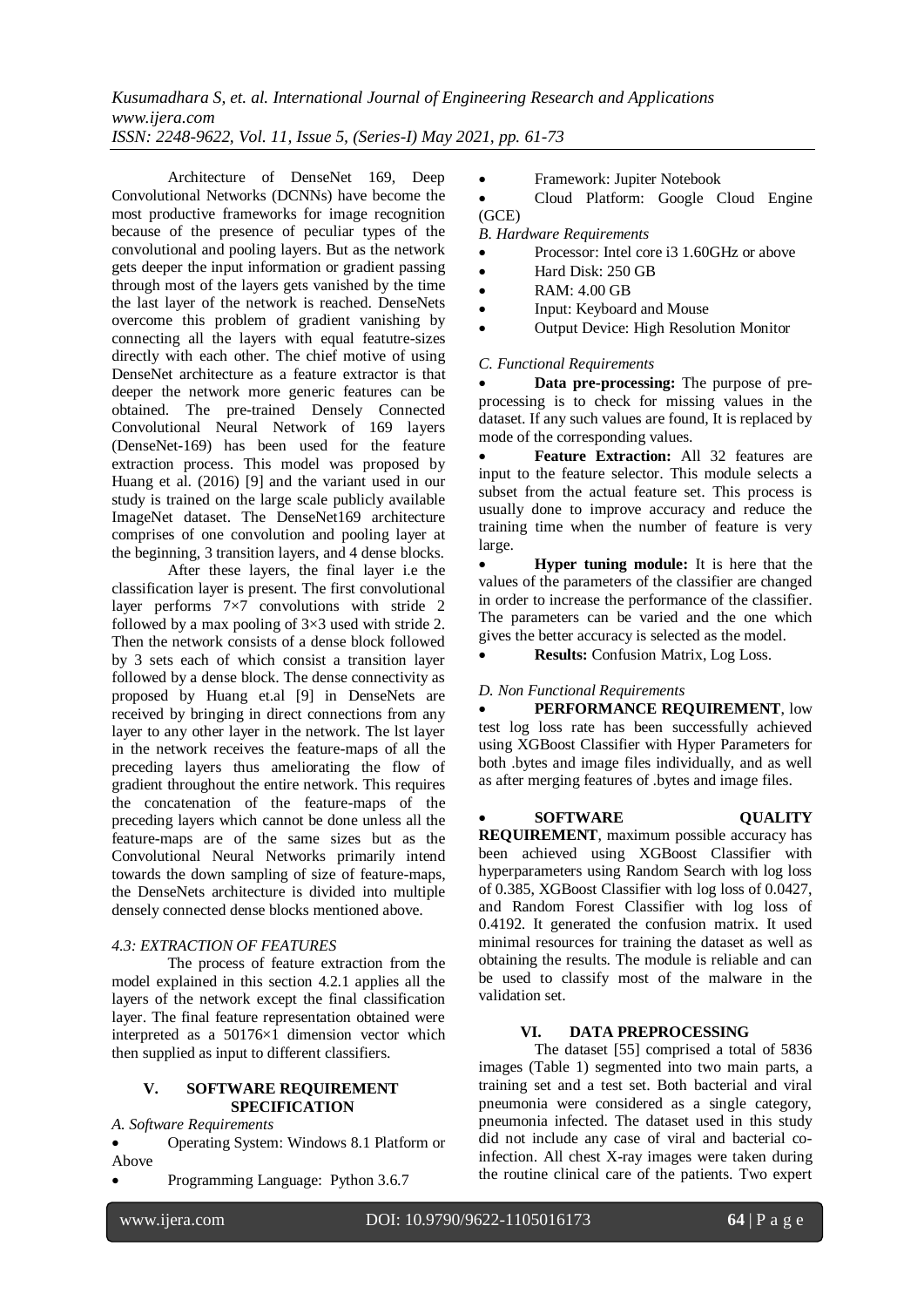physicians then graded the diagnoses for the images before being cleared for training the AI system. The evaluation set was also checked by a third expert to account for any grading errors. The proportion of data assigned to training and testing was highly imbalanced. Therefore, the dataset was shuffled and arranged into training and test sets only. Finally, there were 5136 images in the training set and 700 images in the test set. Eleven-point-nine-five percent of the complete dataset was used as the testing dataset. Figure 2 shows two chest X-ray images, one of a healthy person and the other of a person suffering from pneumonia.

In our Project, The dataset is organized into 3 folders (train, test, val) and contains subfolders for each image category (Pneumonia/Normal). There are 5,863 X-Ray images (JPEG) and 2 categories (Pneumonia/Normal).

Chest X-ray images (anterior-posterior) were selected from retrospective cohorts of paediatric patients of one to five years old from Guangzhou Women and Children's Medical Centre, Guangzhou. All chest X-ray imaging was performed as part of patients' routine clinical care.

For the analysis of chest x-ray images, all chest radiographs were initially screened for quality control by removing all low quality or unreadable scans. The diagnoses for the images were then graded by two expert physicians before being cleared for training the AI system. In order to account for any grading errors, the evaluation set was also checked by a third expert.

| Category                     | <b>Training Set</b> | <b>Test Set</b> |  |
|------------------------------|---------------------|-----------------|--|
| Normal (Healthy)             | 1283                | 300             |  |
| Pneumonia (Viral + Bacteria) | 3873                | 400             |  |
| Total                        | 5156                | 700             |  |
| Percentage                   | 88.05%              | 11.95%          |  |

*TABLE 1: DESCRIPTION OF THE EXPERIMENTAL DATASET.*



*Fig No 2: CHEST XRAY OF (A) A HEALTHY PERSON AND (B) A PERSON SUFFERING FROM PNEUMONIA.*

The normal chest X-ray (left panel) depicts clear lungs without any areas of abnormal specification in the image. Bacterial pneumonia (middle) typically exhibits a focal lobar consolidation, in this case in the right upper lobe (white arrows), whereas viral pneumonia (right) manifests with a more diffuse ''interstitial'' pattern in both lungs.

# **VII. BACKGROUND OF DEEP LEARNING METHODS**

# 7.1: CONVOLUTION NEURAL NETWORK

LeCun et al. [52] first used CNN, in 1989, for handwritten zip code recognition. This is a type of feed-forward network. The main advantage of CNN compared to its predecessors is that it is capable of detecting the relevant features without any human supervision. A series of convolution and pooling operations is performed on the input image, which is followed by a single or multiple fully connected layers, as shown in Figure 1. The output layer depends on the operations being performed. For multiclass classification, the output layer is a softmax layer. The main disadvantage with deeper CNNs is vanishing gradients, which can be solved by using residual networks introduced in the following section.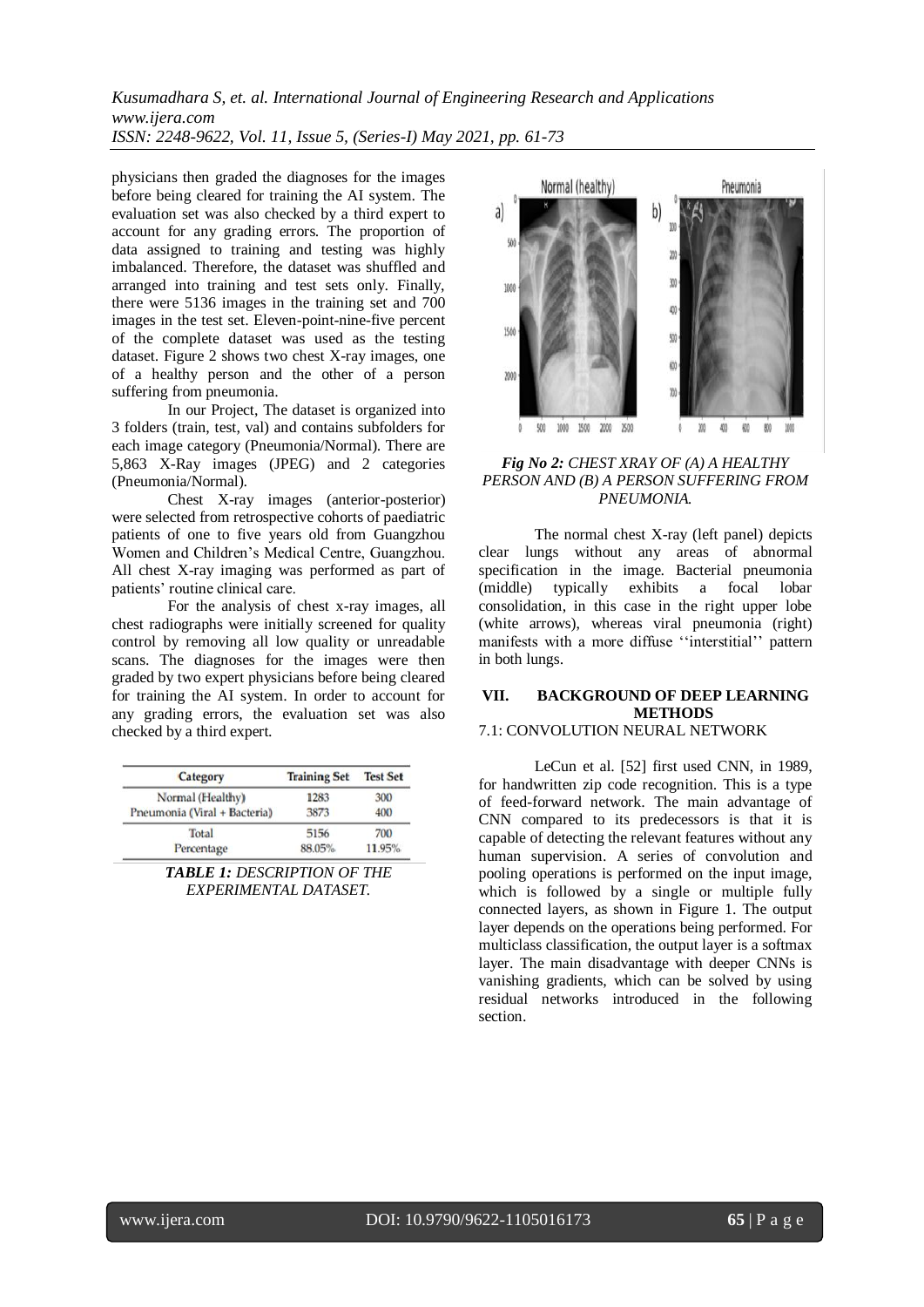

FIG No. 3: CNN CONSISTING OF CONVOLUTION AND POOLING LAYERS AND FULLY CONNECTED SOFTMAX LAYERS AT THE END TO GIVE THE FINAL PREDICTION.

#### 7.2: TRANSFORM LEARNING

In transfer learning, a model that is trained for a particular task is employed as the starting point for solving another task. Therefore, in transfer learning, pre-trained models are used as the starting point for some specific tasks, instead of going through the long process of training with randomly initialized weights. Hence, it helps with saving the substantial computer resources needed to develop neural network models to solve these problems.

Pan and Yang [53] used domain, task, and marginal probabilities to propose a framework for better understanding the transfer learning. The domain D was defined as a two-element tuple consisting of the feature space,  $\gamma$ , with a marginal probability, P(X), where X is a sample data point. Hence, mathematically, domain D can be defined as,

 $D = \{x, p(x)\}\$ 

Here,  $\chi$  is the space of all term vectors, xi is the ith term vector corresponding to some documents, and X is a particular learning sample  $(X = x1, \cdots, xn, \in \gamma)$ . For a given domain D, the given task T is defined as:

$$
T=\{\gamma,P(Y\gamma|\mathbf{x})\}=\gamma\{\gamma,\eta\},Y=\{y1,\ldots,yn\},\ y\in\gamma
$$

Where  $\gamma$  is the label space.  $\eta$  is a predictive function learned from the feature vector/label pairs (xi , yi ), where  $xi \in \gamma$  and  $yi \in \gamma$ .

#### $\eta(xi) = yi$

Here, η predicts a label for each feature vector

Due to the lack of a sufficient dataset, training a deep learning based model for medical diagnosis related problems is computationally expensive, and the results achieved are also not up to the mark. Hence, pre-trained deep learning models, which were previously trained on ImageNet [54] dataset, were used in this paper. Further, all these pre-trained models were fine-tuned for pneumonia classification. All the layers of the architectures used

were trainable. Further details, related to fine-tuning, and are discussed in Section 5.2.

#### 7.3: PRE TRAINED NEURAL NETWORK

Five state-of-the-art deep learning networks, ResNet18, DenseNet121, InceptionV3, Xception, and MobileNetV2, were used in this study. They are briefly discussed in Appendix A at the end of the paper.

#### 7.4: PERFORMANCE METRICS FOR CLASSIFICATION

All the models were tested on the test dataset after the completion of the training phase. Their performance was validated using the accuracy, recall, precision, F1, and area under the curve (AUC) score. All the performance metrics used in this paper are discussed below.

In the below-mentioned definitions and equations, while classifying healthy and pneumonia patients, true positive (TP) denotes the number of pneumonia images identified as pneumonia, true negative (TN) denotes the number of normal images identified as normal (healthy), false positive (FP) denotes the number of normal images incorrectly identified as pneumonia images, and false negative (FN) denotes the number of pneumonia images incorrectly identified as normal.

Accuracy: It tells us how close the measured value is to a known value.

$$
Accuracy = (TP + FN)/(TP + TF + FP + FN)
$$

Precision: It tells about how accurate the model is in terms of those which were predicted positive

$$
Precision = TP / (TP + FP)
$$

Recall: It calculates the number of actual positives the model was able to capture after labeling it as positive (true positive).

$$
Recall = TP/(TP + FN)
$$

F1: It gives a balance between precision and recall.

### $F1 = 2 \times (Precision \times Recall) / (Precision +$ **)**

AUC Score and ROC Curve: ROC (receiver operating characteristics) is a probability curve, and AUC (area under curve) represents the degree of reparability. The ROC curve is the plot of sensitivity (true positive rate) against specificity (false positive rate).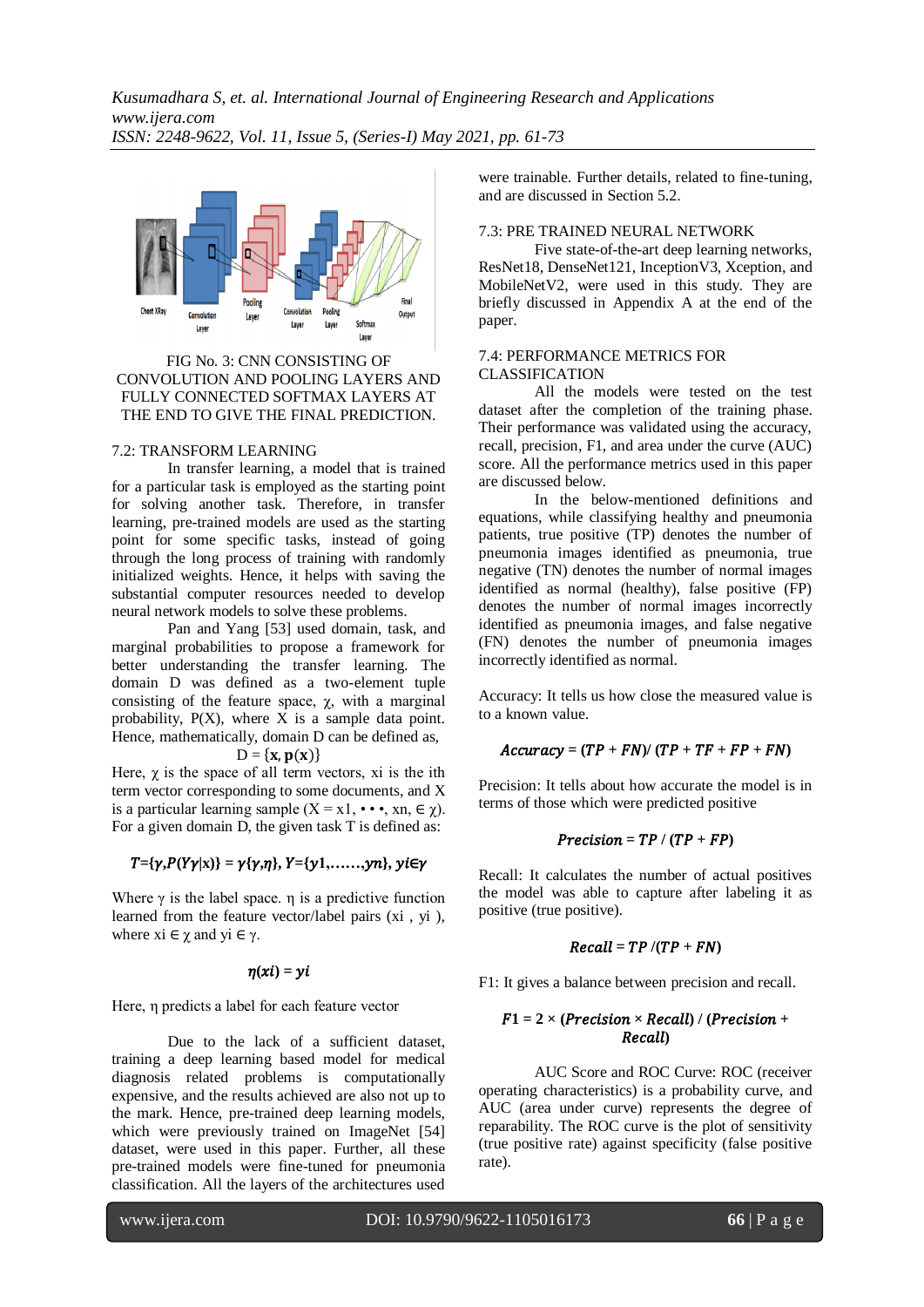#### **VIII. IMPLEMENTATION**

An optimum solution for the detection of pneumonia from chest X-rays is proposed in this paper. Data augmentation was used to address the problem of the limited dataset, and then, state-of-theart deep learning models, as discussed in Section 3, were fine-tuned for pneumonia classification. Then, predictions from these models were combined, using a weighted classifier (discussed afterward in this section), to compute the final prediction. The complete block diagram of the proposed methodology can be seen in Figure 3.

After merging the features of .bytes and .asm file, malware files were reclassified using Random Forest (RF) classifier, XGBoost classifier, and XGBoost classifier with hyper parameter using Random Search, and we were able to achieve the Log loss of 0.04192, 0.0427 and 0.0385 respectively.

The settings utilized in image augmentation are shown below in Table 2. The images after performing various augmentation techniques are shown below (Figure 4). Only one of these techniques was used to generate the augmented image.



*FIG NO.4: BLOCK DIAGRAM OF THE PROPOSED METHODOLOGY (DEEP LEARNING SYSTEM CONSISTS OF THE DATA PRE-PROCESSING AND DATA AUGMENTATION BLOCK AND THE FINE-TUNING BLOCK; THE WEIGHTED CLASSIFIER GIVES THE FINAL PREDICTION).*

### 8.1: DATA PREPROCESSING AND AUGMENTATION

Each image had to be preprocessed according to the deep neural network used. There were two important steps involved: resizing and normalization. Different neural networks require

images of different sizes according to their defined architecture. ResNet18, DenseNet121, and MobileNetV2 expect images of size  $224 \times 224$ , while InceptionV3 and Xception require images of size 229  $\times$  229. All the images were also normalized according to the respective architectures.

Adequate training of a neural net requires big data. With less data availability, parameters are undermined, and learned networks generalize poorly. Data augmentation solves this problem by utilizing existing data more efficiently. It aids in increasing the size of the existing training dataset and helps the model not to over fit this dataset. In this case, there were a total of 1283 images of the normal (healthy) case and 3873 images of the pneumonia case in the training dataset. Out of these, four-hundred images were reserved for optimizing the weighted classifier. This dataset was highly imbalanced. There were already enough images in the pneumonia case. Therefore, each image of only the normal (healthy) case was augmented twice. Finally, after augmentation, there were 3399 healthy chest X-ray images and 3623 pneumonia chest X-ray images.

| Technique               | <b>Setting</b> |
|-------------------------|----------------|
| Rotation                | 45             |
| <b>Vertical Shift</b>   | 0.2            |
| <b>Horizontal Shift</b> | 0.15           |
| Shear                   | 16             |
| Crop and Pad            | 0.25           |

TABLE NO. 2: AUGMENTATION TECHNIQUES USED IN THE PROPOSED METHODOLOGY.



FIG NO.5: RESULTANT IMAGE AFTER PERFORMING THE AUGMENTATION TECHNIQUE.

#### 8.2: FINE-TUNING THE ARCHITECTURES

All the architecture details used in this paper are discussed in Appendix A. Raw chest X-ray images, after being pre-processed and normalized, were used to train the network. Then, data augmentation techniques were used to process the dataset more efficiently. All the layers of the networks used were trainable, and these layers extracted the features from the images. Some parameters must be set to train the network. An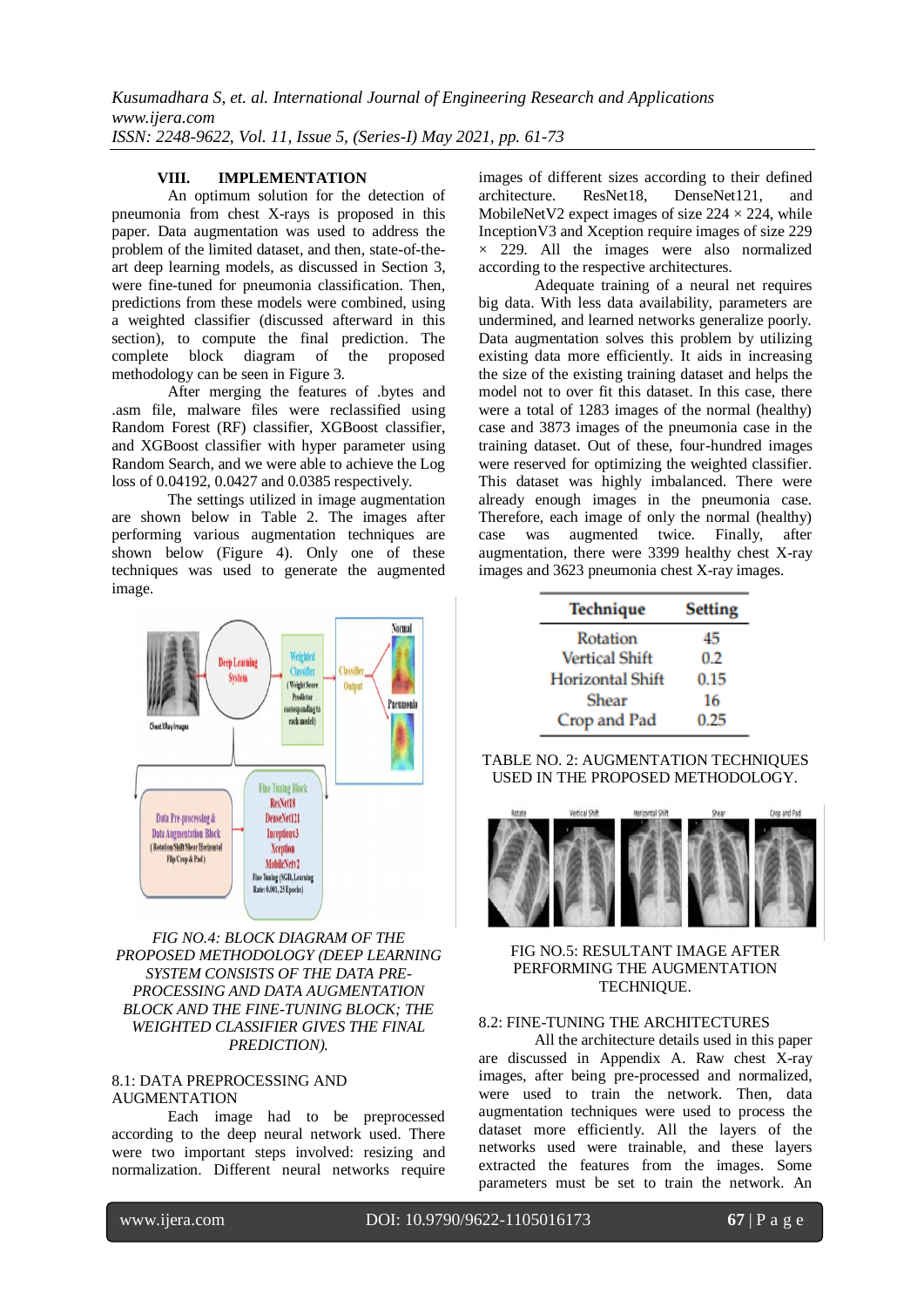interesting paper from UC Berkeley [56] came out, and according to it, stochastic gradient descent (SGD) had better generalization than adaptive optimizers. Therefore, SGD as the optimizer was used, and the model was trained for 25 epochs. The learning rate, the momentum, and the weight decay were set to 0.001, 0.9, and 0.0001, respectively (Table 3). These configurations were to make sure that the networks were fine-tuned for pneumonia diagnosis.

| Architecture    | <b>Image Size</b> | <b>Epochs</b> | Optimizer                          | <b>Learning Rate</b> | <b>Momentum</b> | <b>Weight Decay</b> |
|-----------------|-------------------|---------------|------------------------------------|----------------------|-----------------|---------------------|
| ResNet18        | 224 × 224         |               |                                    |                      |                 |                     |
| DenseNet121     | 224 × 224         |               |                                    |                      |                 |                     |
| InceptionV3     | 229 × 229         | 25            | <b>Stochastic Gradient Descent</b> | 0.001                | 0.9             | 0.0001              |
| <b>Xception</b> | 229 × 229         |               |                                    |                      |                 |                     |
| MobileNetV2     | 224 × 224         |               |                                    |                      |                 |                     |

#### TABLE NO.3: HYPER-PARAMETERS USED WHILE FINE-TUNING THE DEEP LEARNING MODELS

#### 8.3: WEIGHTED CLASSIFIER

In this module of the proposed methodology, a weight (Wk) corresponding to each model was estimated. Wk can be defined as the belief in the k th model, with k being equal to 5 as 5 pretrained models were used in this paper. Wk has values between 0 and 1, and the sum of all weights is 1 (Equation (9)). Each model, after it was fine-tuned, returned the probabilities for each class label, i.e., 2 classes in the form of a matrix (Pk). A weighted sum of all these predictions arrays was calculated (Equation (8)).

#### *P1W1+P2W2+P3W3+***•••+***PkWk=Pf*  $W1+W2+W3$ +•••+ $Wk=1$  $Loss = -1 N n \sum i=1 y \times l(p) + (1 - y) \times log(1 - p)$

Pk is the prediction matrix, with shape: number of optimization images \* class labels (400\*2), corresponding to each architecture. In Equation (8), the contribution of each model is weighted by a coefficient (Wk), which indicates the trust in the model. First, we obtained the Pk for every model for an unseen image set (400 images). Then, Equation (8) was optimized such that the classification error was minimized and Equation (9) was also satisfied. We used differential evolution [57] for global optimization of Equation (8). Differential evolution is a stochastic global search algorithm. It optimized Equation (8) by iteratively refining a candidate solution with regard to Equation (9). Hence, optimizing Equation (8) would provide the Wk values corresponding to each model. The value of Wk for the k th model depended on the respective models' performance on the test dataset.

The maximum iterations for differential evolution algorithms were kept to be 1000. With the help of Pf, the prediction of a class label could be computed. Classification loss corresponding to this Pf was reduced while optimizing Equation (8). Log loss (Equation (10), also known as logistic loss or crossentropy loss, was used as the loss function. In Equation  $(10)$ , N denotes the size of the image set (400) and p denotes the probability that the given image is pneumonia infected. Figure 5 shows the process followed to find the optimal weight corresponding to each model. Figure 6 shows the weighted classifier used in the proposed methodology.



FIG NO.6: WEIGHTED CLASSIFIER MODULE USED IN THIS PAPER (WEIGHTED PREDICTIONS FROM ALL THE MODELS ARE PASSED TO THE WEIGHTED CLASSIFIER, WHICH GIVES THE FINAL WEIGHTED PREDICTION).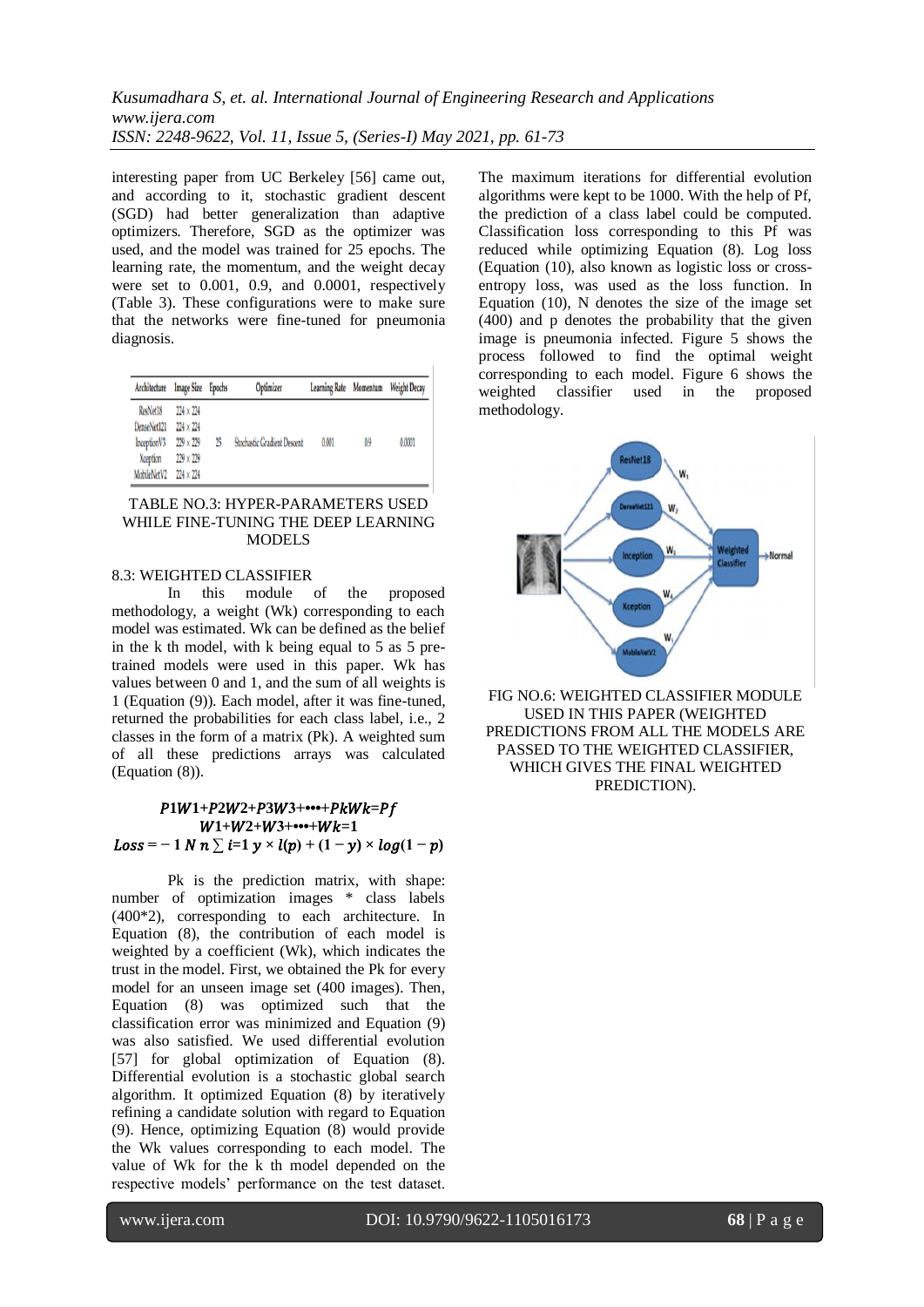

#### FIG NO. 7: PROCEDURE FOLLOWED WHILE CALCULATING THE OPTIMAL WEIGHT CORRESPONDING TO EVERY MODEL.

### 8.4: CLASS ACTIVATION MAPS

Class activation maps (CAMs) [58] can help in demystifying the results of deep learning models. Traditionally, deep learning based methods are considered to be a black-box approach. For clinical decision making, it is necessary that the results of the deep learning model can be interpreted. CAMs can help in identifying the parts of the image on which the model was focusing while making the final prediction and hence can provide insights into the working of the model. Such an analysis can further help in hyperparameters tuning and gain understanding of the reason behind the failure of the model. For obtaining the class activation map, the network needed to be trained with the global average pooling (GAP) layer. After the GAP layer, a fully connected network was maintained, which was followed by the softmax layer, providing the class, such as pneumonia, as shown in Figure 7. CAMS class activation maps were generated for both bacterial and viral pneumonia for all the fine-tuned model and are discussed in detail in the results section.



ACTIVATION MAP FOR FINE-TUNED DEEP LEARNING MODELS. THE LAYERS OF DEEP LEARNING MODELS ARE FOLLOWED BY THE GLOBAL AVERAGE POOLING LAYER (GAP) (⇒) AND THE SOFTMAX LAYER TO GIVE THE FINAL PREDICTION. FEATURES THAT ARE USED FOR PNEUMONIA DETECTION GET HIGHLIGHTED IN THE CLASS ACTIVATION MAP.

### **IX. FINAL RESULT**

In this section, the experiments and evaluation techniques used in the paper to test the efficiency of the proposed model are presented. The chest X-ray image dataset, proposed in [55], was used. The Keras open-source deep learning framework with TensorFlow as the backend was used, first to load the pre-trained architectures on the ImageNet Dataset [54] and then fine-tune them for the task at hand. All the computation work was done on a Standard PC with8 GB RAM, NVIDIA GeForce GTX 1060 6 GB GPU, and Intel i7, seventhgeneration processor.

9.1: RESULT IN TERMS OF TESTING ACCURACY AND TESTING LOSS

To test and evaluate the performance of the proposed network, each experiment was conducted five times. Parameters and hyperparameters were tuned during the training. Figure 8 shows the training accuracy and training loss curves obtained while training the models for 25 epochs. The training accuracy for all the models exceeded 99%, and the training loss for all the models was below 0.03. Except for Xception, all the other models had similar training accuracy and training loss curves. Table 4 summarizes the testing accuracy and testing loss for different networks and the final weighted classifier. DenseNet121 was able to attain the maximum testing accuracy and the minimum testing loss. Initially, all the weights of the weighted classifier were kept equal  $(W1 = W2 \cdot \cdot \cdot W5 = 0.20)$ . Hence, every model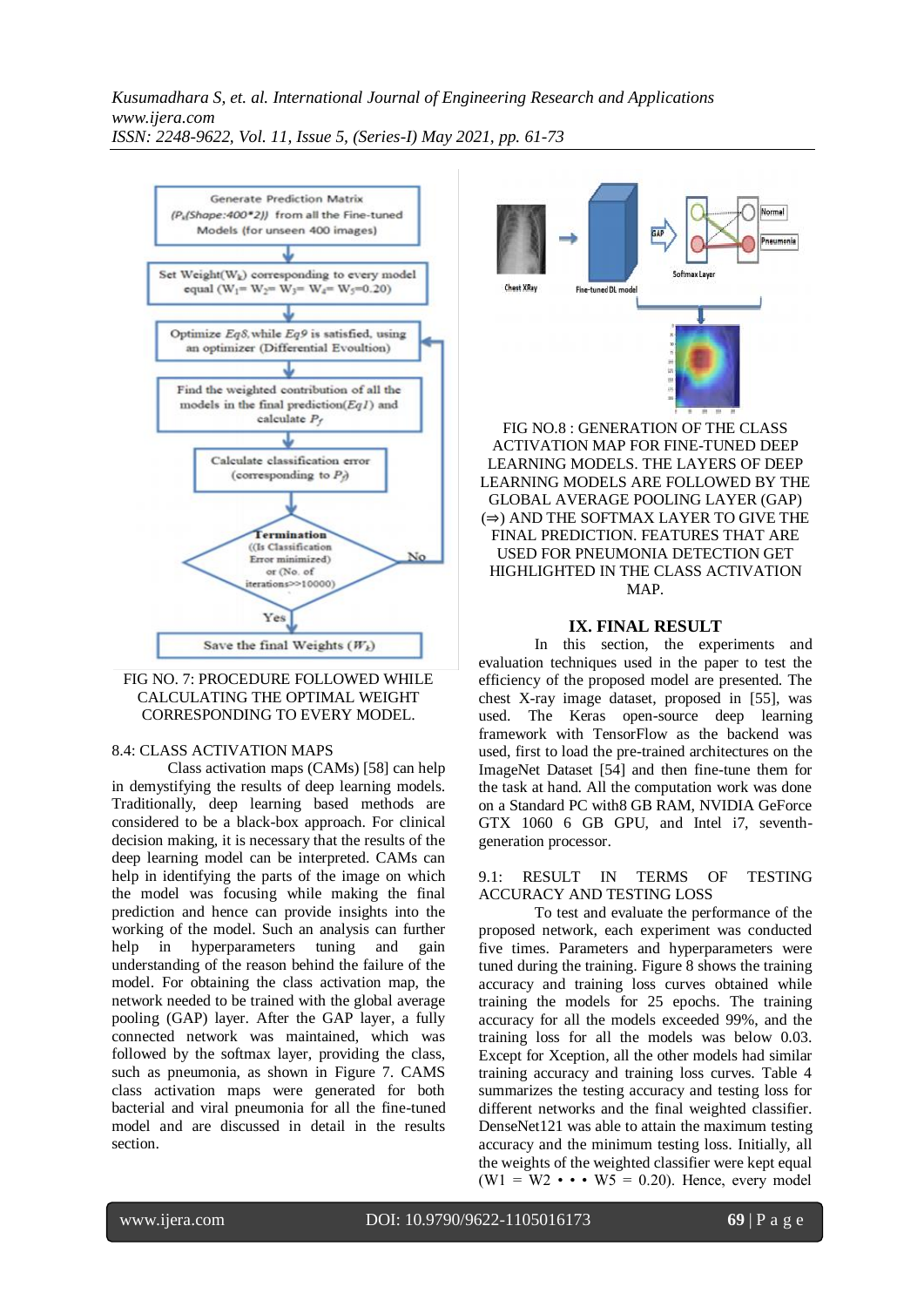contributed equally towards the final prediction. A test accuracy of 97.45 and a loss of 0.087 was obtained. Then, the optimum weights were estimated for every model. The value of these estimated weights is shown in Table 5. With these weights, the final weighted classifier was able to achieve a testing accuracy of 98.43, and the testing loss was 0.062.



FIG NO. 9 : (A) TRAINING ACCURACY AND TRAINING LOSS CURVES FOR DIFFERENT ARCHITECTURES OVER THE TRAINING DATASET WHILE THE MODELS WERE TRAINED FOR 25 EPOCHS, (B) ZOOM-IN VERSION OF (A).

| Architecture                                    | <b>Testing Accuracy</b> | <b>Testing Loss</b> |
|-------------------------------------------------|-------------------------|---------------------|
| ResNet18                                        | 97.29                   | 0.096               |
| DenseNet121                                     | 98.00                   | 0.064               |
| Inception                                       | 97.00                   | 0.098               |
| Xception                                        | 96.57                   | 0.101               |
| MobileNetV2                                     | 96.71                   | 0.096               |
| Weighted Classifier<br>(With Equal Weights)     | 97.45                   | 0.087               |
| Weighted Classifier<br>(With Optimized Weights) | 98.43                   | 0.062               |

#### TABLE NO.4: FINAL TESTING ACCURACY AND TESTING LOSS ACHIEVED BY ALL THE ARCHITECTURES AND THE WEIGHTED CLASSIFIER

| Architecture     | Weight |
|------------------|--------|
| ResNet18 (W1)    | 0.25   |
| DenseNet121 (W2) | 0.30   |
| Inception (W3)   | 0.18   |
| Xception (W4)    | 0.08   |
| MobileNetV2 (W5) | 0.19   |

#### TABLE NO.5: WEIGHT VALUE (BELIEF OR TRUST VALUE) CORRESPONDING TO EVERY **ARCHITECTURE**

In Table 4, it can be seen that when equal weights were assigned to every model, the testing accuracy of the weighted classifier was less than that of DenseNet121. This could be attributed to the fact that even the models with less testing accuracy were assigned the same weights as that to the models with higher testing accuracy. Finally, when optimum weights were calculated, the testing accuracy of the weighted classifier showed an improvement of 0.98%. Table 5 shows that the weight assigned to every model depended on its performance on the test dataset. Hence, it could be said that the weight assigned to a model represented the belief or trust in that model. The maximum weight was assigned to DenseNet121, which was followed by ResNet18.

All the test images were pre-processed similarly as the training images and hence had the same size as required by the respective architecture. The test images were of size  $224 \times 224$  for ResNet18, DenseNet121, and MobileNetV2, while for InceptionV3 and Xception, they were of size 229  $\times$  229. The testing was also done on the same system on which training was done. The average inference time for all the models was 0.045 s (while the GPU was used), and for the weighted classifier, it was 0.203 s.

#### 9.2: PERFORMANCE ANALYSIS

To further test the robustness of the proposed methodology, the accuracy, recall, precision score, F1 score, and AUC score for all the models and the proposed weighted classifier were calculated. To calculate the mentioned scores, confusion matrices for all the architectures were obtained (Figure 9). With the help of the confusion matrix, the number of true positives, true negatives, false positives, and false negatives could be calculated, which further helped in checking the efficacy of the model.

As the recall was increased, the precision decreased, and vice versa. In medical applications, all the patients who had the disease needed to be identified, and hence, the recall could be maximized.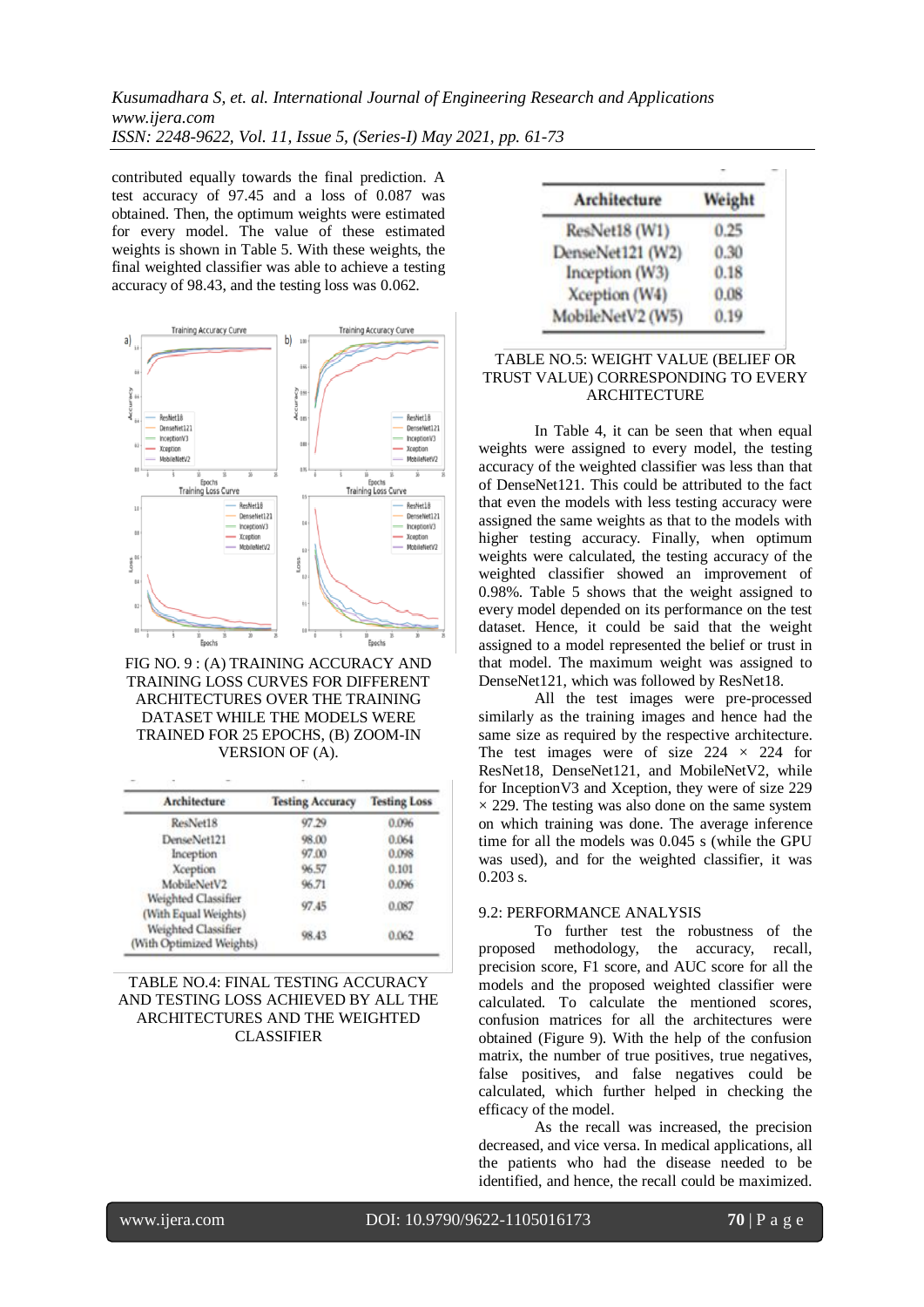A low recall could be accepted if the cost of a follow-up medical examination was not high. Hence, the F1 score could be used to find the optimal blend of precision and recall.



RESNET18, (B) DENSENET121, (C) INCEPTIONV3, (D) MOBILENETV2, (E) XCEPTION, AND (F) WEIGHTED CLASSIFIER ARCHITECTURES AND THE WEIGHTED CLASSIFIER OVER THE TESTING DATASET. FALSE POSITIVES WERE GREATER THAN THE FALSE NEGATIVES FOR ALL THE MODELS.

In the plotted confusion matrices (Figure 9), it can be seen that the proposed weighted classifier outperformed all the individual models. The generic image features, learned by the deep learning models from ImageNet, served as a good initialization of the weights. The misclassification error for normal (healthy) images as pneumonia images was greater compared to pneumonia images as healthy images. This might be because the number of chest X-ray images of the normal (healthy) case was significantly lower compared to the pneumonia cases.

Figure 10 shows the ROC curves for different architectures and the proposed classifier. The maximum AUC score (99.76) was achieved by the proposed classifier. All the models had a similar AUC/ROC curve. All the results are tabulated in Table 6. After analyzing the results, it can be said the weighted classifier gave the best results with an AUC score of 99.75, F1 score of 98.63, and test accuracy of 98.43. Hence, the proposed weighted classifier was able to combine the predictions from all the individual architectures in an optimum manner. The differences in the performance of other models were not significant. This might be because all the models used in this paper were deep learning based and were fine-tuned on the same insufficient dataset.





| Architecture        | Accuracy | Precision | Recall | <b>F1 Score</b> | <b>AUC</b> Score |
|---------------------|----------|-----------|--------|-----------------|------------------|
| ResNet18            | 97.29    | 97.03     | 98.25  | 97.63           | 99.46            |
| DenseNet121         | 98.00    | 97.53     | 99.00  | 98.26           | 99.65            |
| InceptionV3         | 97.00    | 97.02     | 97.75  | 97.39           | 99.49            |
| Xception            | 96.57    | 95.85     | 98.25  | 97.03           | 99.59            |
| MobileNetV2         | 96.71    | 96.08     | 98.25  | 97.15           | 99.52            |
| Weighted Classifier | 98.43    | 98.26     | 99.00  | 98.63           | 99.76            |

#### TABLE NO.6: ACCURACY, PRECISION, RECALL, F1 SCORE, AND AUC SCORE CORRESPONDING TO DIFFERENT ARCHITECTURES

#### 9.3: EXPLANATION OF THE RESULTS USING HEAT MAPS

The activation maps were plotted for every individual network. These activation maps helped in localizing areas in the image most indicative of pneumonia. The activation maps were obtained for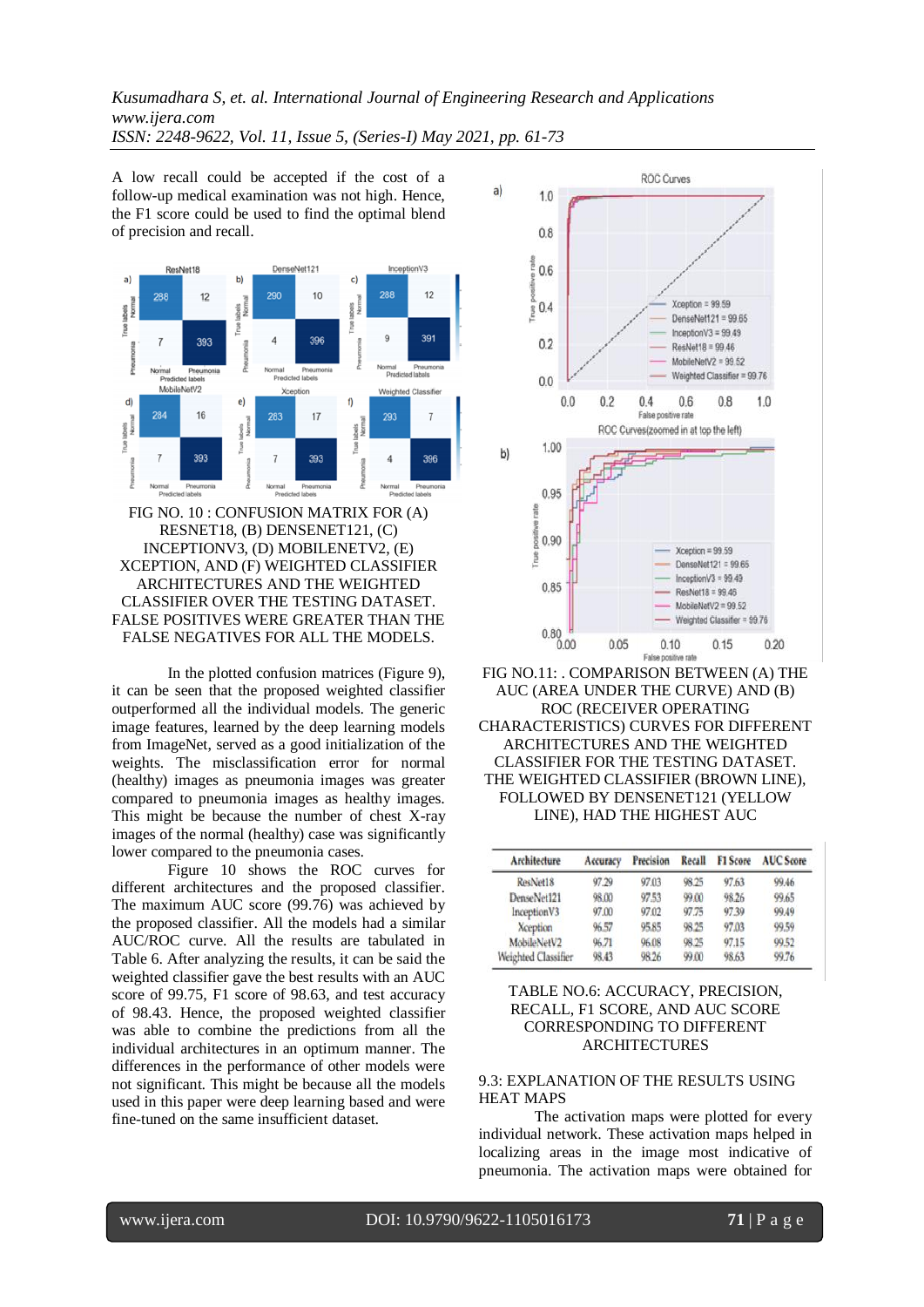the last convolutional layer of each network. In the case of bacterial pneumonia (Figure 11), all the networks detected the abnormal lung to predict the presence of pneumonia correctly. Viral pneumonia manifested with a more diffuse "interstitial" pattern in both lungs, which was detected by all the finetuned architectures [59] (Figure 12).



FIG NO.12: ACTIVATION MAPS FOR CHEST X-RAYS HAVING BACTERIAL PNEUMONIA CORRESPONDING TO DIFFERENT ARCHITECTURES. ABNORMAL LUNGS, IN THE CASE OF BACTERIAL PNEUMONIA, WERE DETECTED BY THE DEEP LEARNING MODELS



MobileNetV2 ResNet18 DenseNet121 InceptionV3 **Xception** 

FIG NO.13: ACTIVATION MAPS FOR CHEST X-RAYS HAVING VIRAL PNEUMONIA CORRESPONDING TO DIFFERENT ARCHITECTURES. VIRAL PNEUMONIA, WITH A MORE DIFFUSED "INTERSTITIAL" PATTERN IN BOTH LUNGS, WAS DETECTED BY THE DEEP LEARNING MODELS.

### 9.4: COMPARATIVE ANALYSIS OF VARIOUS EXISTING METHODS

The accuracy of various existing methods and the proposed methodology were compared. All the results mentioned in this section are reported by the authors in their respective studies. Rahib H. Abiyey et al. [36] used CNN and achieved a validation accuracy of 92.4%.

The test dataset used was smaller compared to this paper. Okeke Stephen et al. [37] achieved a validation accuracy of 93.73% with their own CNN model. No other metric was published in either of these works. Cohen et al. [38] used a model based on DenseNet-121. They reported an AUC score of 98.4%. Unfortunately, the other metrics were not reported in the paper. Rajaraman et al. [39] used customized CNNs to detect pneumonia and reported a test accuracy of 96.2%. M.Togacar et al. [60] combined features from different deep learning

models for pneumonia classification and achieved an accuracy of 96.84%. Vikash et al. [51] combined the outputs of different neural networks and reached the final prediction using majority voting. They achieved an AUC score of 99.34. Saraiva et al. [44], Ayan et al. [45], and Rahman et al. [46] used deep learning based methods and achieved an accuracy of 94.4%, 84.5%, and 98.0%, respectively. In all of these papers, the dataset used was of a similar size. All the studies other than Rahib H.Abiyey et al. [36] used image augmentation techniques. All the abovediscussed results are summarized in Table 7.

# **X. FUTURE WORK**

The high test accuracy (98.43) and AUC score (99.76) showed that the proposed method could be used as a supplement in clinical decision making. It can only aid the radiologists in the decision making process; the final decision has to be made by an expert. The proposed weighted classifier, with optimum weights, showed an improvement of 0.98%, in terms of the testing accuracy, over the case in which equal weights were assigned to every model. The false positives were greater than the false negatives, and hence, the classification error of pneumonia suffering patients as healthy was comparatively lesser, which is ideally required in medical diagnosis. Further, the activation maps plotted in this paper showed that the deep learning based models used were able to identify pneumonia affected regions in the chest X-rays. When compared to DenseNet121, the proposed weighted classifier showed an improvement of 0.43% in terms of testing accuracy, which in the real world on a large test dataset would be a significant number.

One of the limitations of this approach was the scarcity of available data. Usually, deep learning models are trained over thousands of images. Training deep neural networks with limited data might lead to overfitting and restricts the models' generalization ability. Unlike large datasets like ImageNet, the variability in the chest X-ray data was several orders of magnitude smaller. The performance of the proposed methodology would only increase with the availability of more data. Another limitation was that the results of the deep learning models could not be properly explained. A deep understanding of the radiological features visible in chest X-rays is required for the diagnosis of the disease from the X-rays. The proper explanation of the final prediction of the model is also required, and this is one of the drawbacks of the deep learning based models. To this end, the activation maps were plotted, but further work is required. In the future, with better annotated datasets available, deep learning based methods might be able to solve this problem.